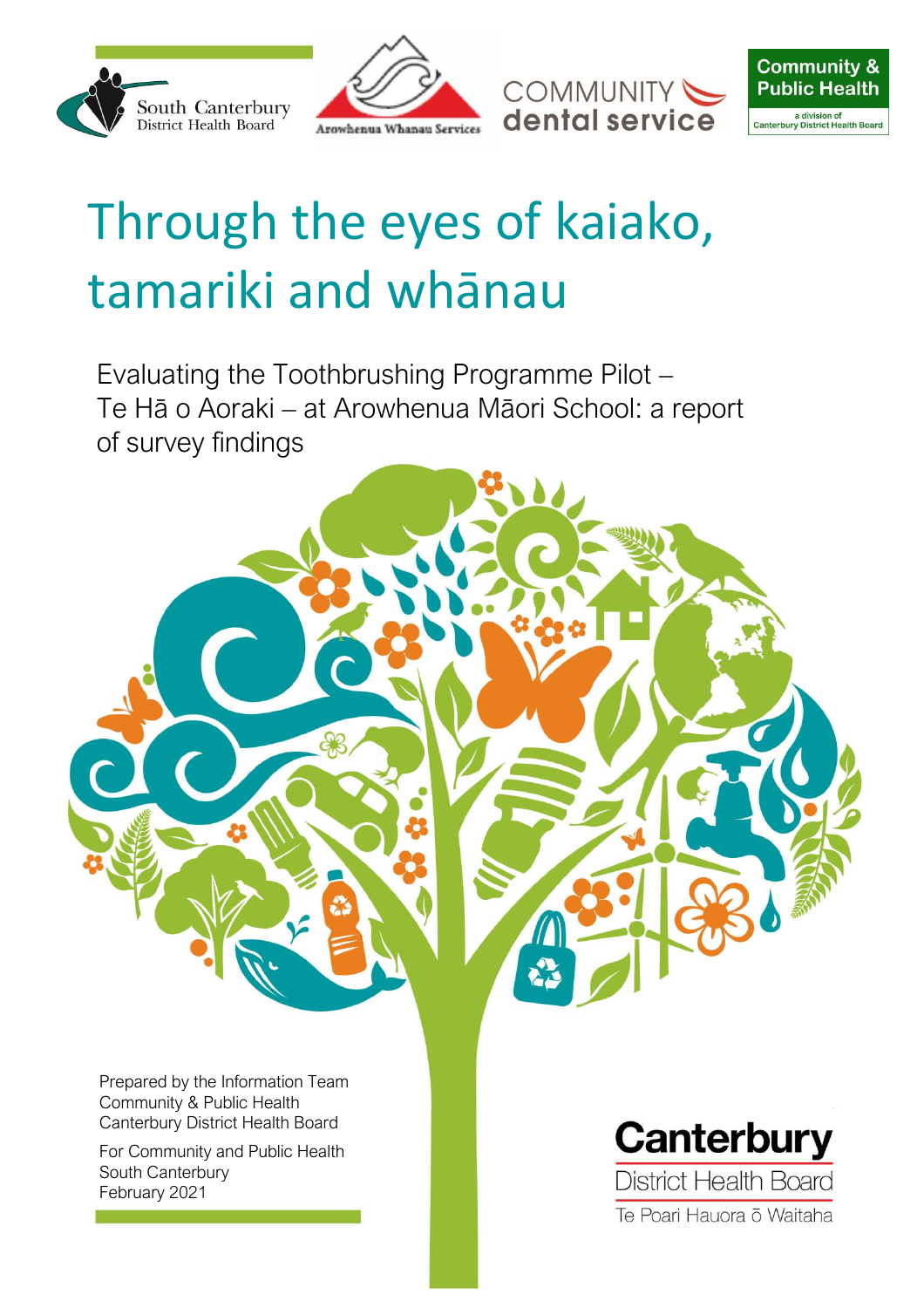### <span id="page-1-0"></span>Acknowledgements

Thanks are extended to the kaiako, tamariki and whānau of Arowhenua Māori School, South Canterbury who responded to surveys about the Toothbrushing Programme Pilot – Te Hā o Aoraki - implemented at the school in Term 4, 2020. With thanks to New Zealand Dental Association and Colgate for their support of this project.

#### **Community and Public Health**

310 Manchester Street, Christchurch

*PO Box 1475, Christchurch 8140*

New Zealand Phone: +64 3 364 1777

www.cph.co.nz

The information contained in this document may be derived from a number of sources. Although the Canterbury DHB has taken reasonable steps to ensure that the information is accurate, it accepts no liability or responsibility for any acts or omissions, done or omitted in reliance in whole or in part, on the information. Further, the contents of the document should be considered in relation to the time of its publication, as new evidence may have become available since publication. The Canterbury DHB accepts no responsibility for the manner in which this information is subsequently used. Canterbury DHB encourages the use and reproduction of this material, but requests that Canterbury DHB be acknowledged as the source. © Canterbury District Health Board, 2021

This document has been prepared by a member(s) of the Information Team, Community and Public Health and has been through a process of internal Public Health Specialist review.

Te Pae Mähutonga graphics courtesy of Healthy Christchurch.











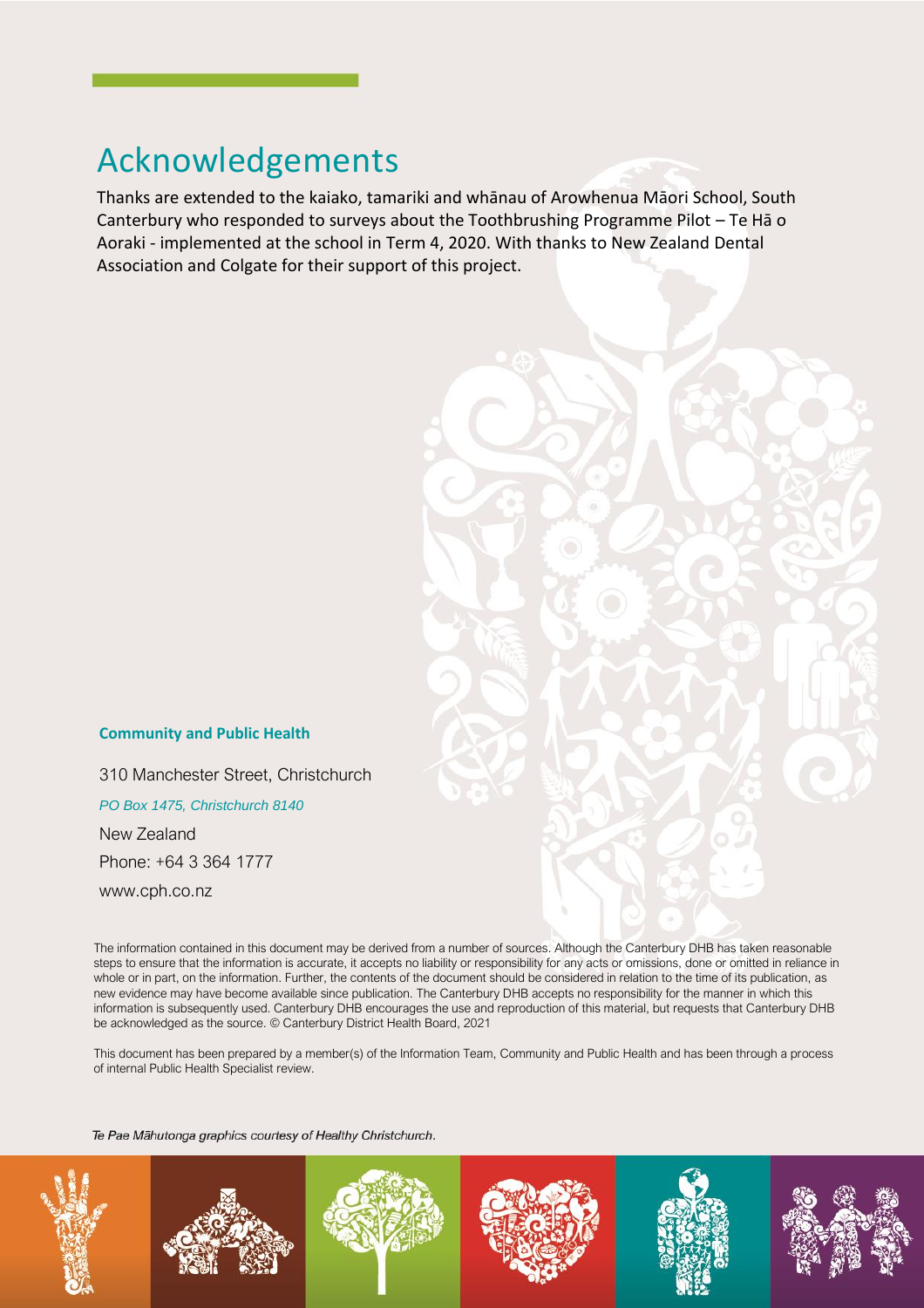## <span id="page-2-0"></span>Contents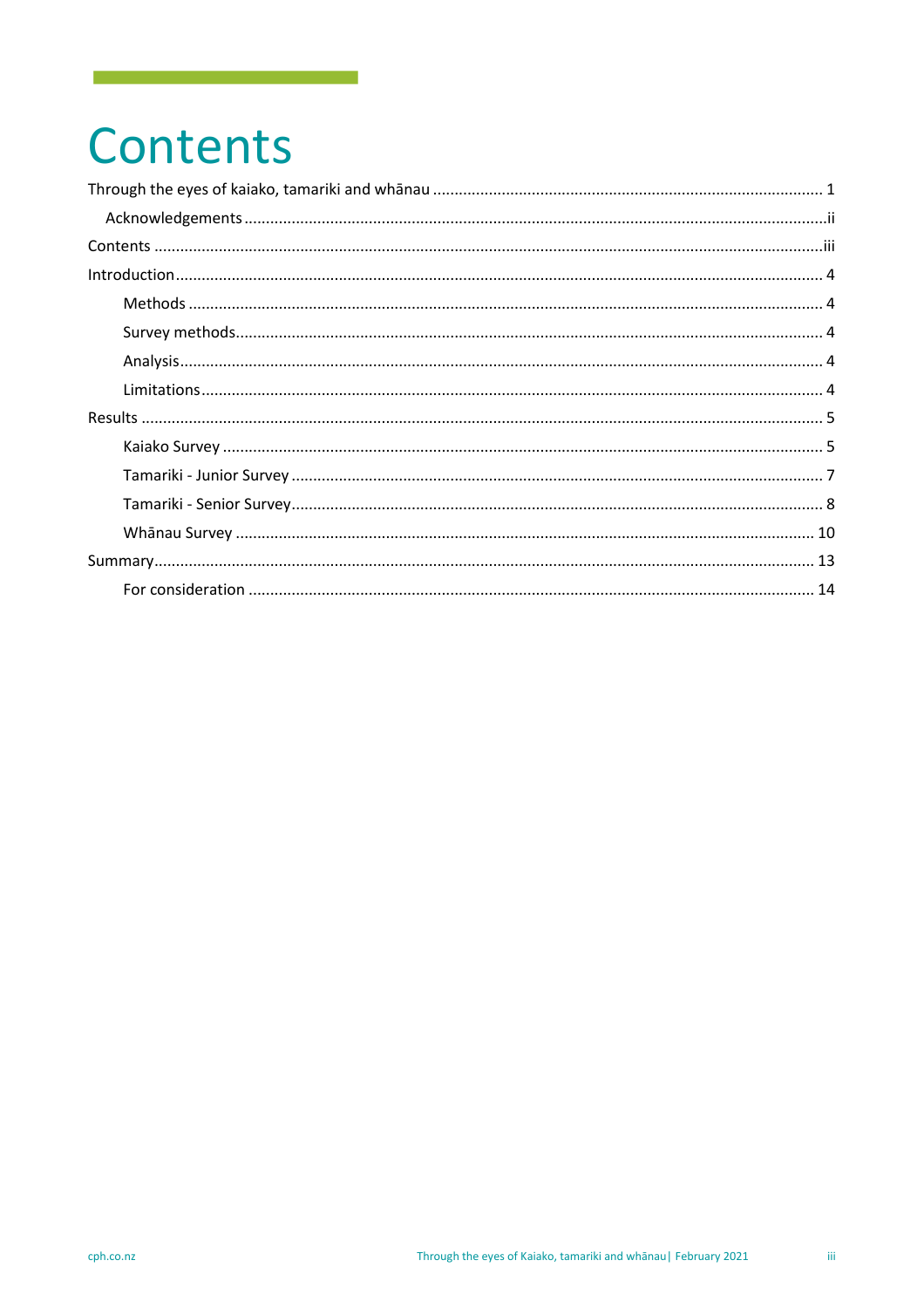# <span id="page-3-0"></span>Introduction

Late in 2020, a Toothbrushing Programme – Te Hā o Aoraki - was implemented at Arowhenua Māori School in South Canterbury. As part of the evaluation of the programme piloted in this setting, a decision was made to capture the initial experiences of the kaiako, tamariki and whānau participating in the programme during Term 4 of 2020.

### <span id="page-3-1"></span>Methods

The evaluator planned to offer kaiako and whānau at Arowhenua Māori School an opportunity to coconstruct their preferred evaluation approach with the evaluator. The possibilities included face-to-face interviews (at school or at home), online surveying, pen and paper surveys, or attendance at focus groups. For a variety of reasons, including the complexities introduced to the project by the potential for COVID-19 infection in the community (a threat which significantly delayed the implementation of the project), it proved necessary to adopt a pragmatic approach to the gathering of feedback from kaiako, tamariki and whānau.

The school recommended using surveys tailored to each group. To that end, the kaiako were emailed a link to a SurveyMonkey survey by the school principal, tamariki were supported to complete a pen and paper survey (data from the junior and senior paper-based surveys were collated in an Excel document by the evaluator), and CPH-based health promoters interviewed whānau at the school whilst completing a pen and paper survey questionnaire. These responses were subsequently entered into SurveyMonkey by CPH Timaru staff before being shared with the evaluator.

### <span id="page-3-2"></span>Survey methods

Each survey was tailored to the intended recipient group. In order to reduce any potential for survey burden, wherever possible, statements with 5-point 'strength-of-agreement' Likert scales (i.e., Strongly disagree to Strongly agree) were used with the option of adding a free-text comment. The remaining questions in each survey invited free-text responses and junior students were also invited to draw a picture of themselves brushing their niho (teeth).

### <span id="page-3-3"></span>Analysis

Each survey was considered and analysed independently of the others. Graphs were created for each question where this was possible, and a simple content analysis of each question's free-text responses was undertaken. Where possible, similar comments were coded and grouped together, to allow any themes to be identified. Once the responses for each survey had been analysed, the results were compared to identify any similarities and/or differences across the different respondent groups surveyed.

### <span id="page-3-4"></span>Limitations

Although there are high response rates for the kaiako and tamariki surveys, it is important to note that absolute numbers of respondents are low which may affect the generalisability of the findings.

Please also note, that a response rate for Arowhenua whānau survey respondents has not been determined, as whānau encompasses a broad group of potential respondents beyond those of a nuclear family unit.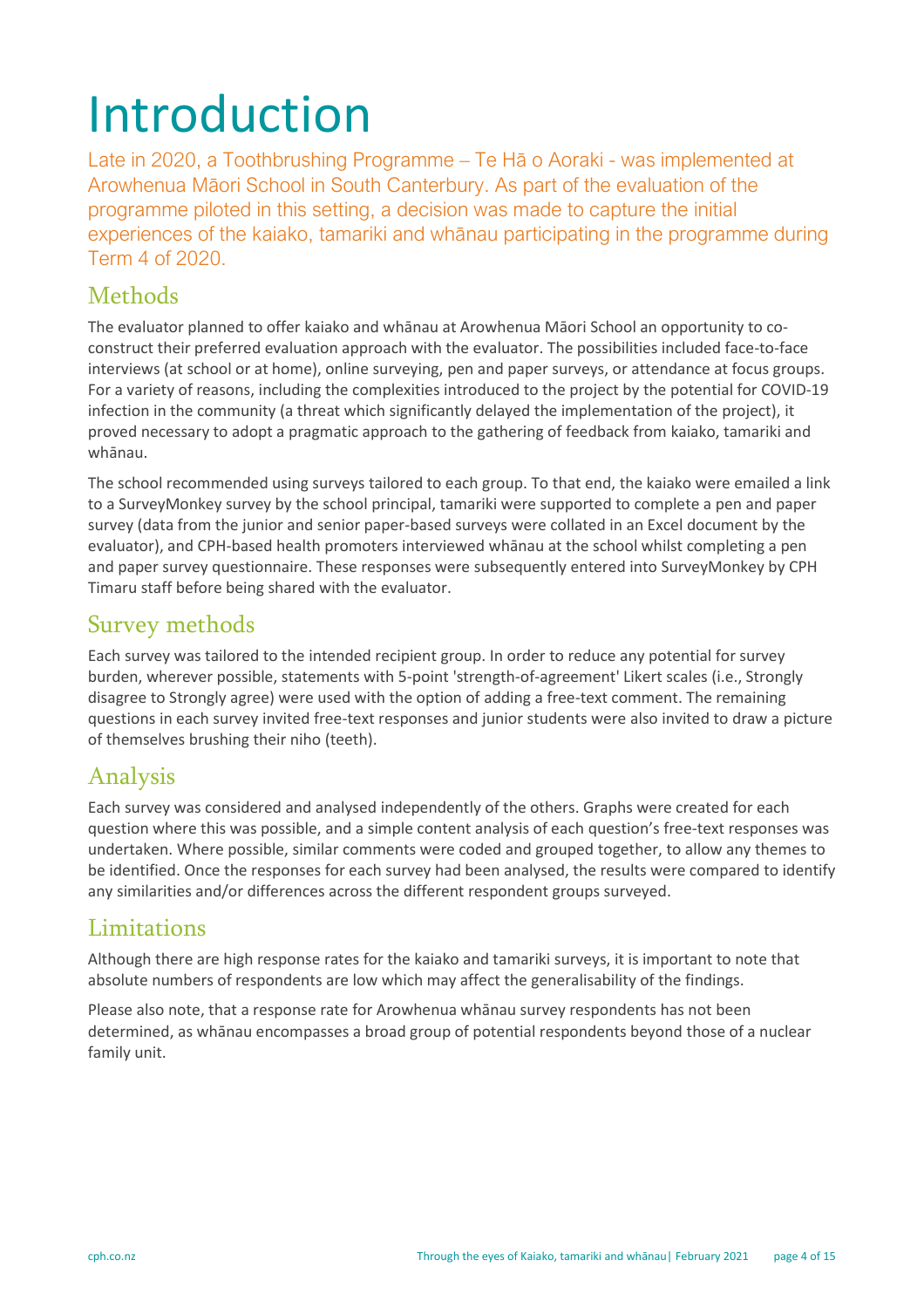# <span id="page-4-0"></span>Results

The results of four surveys are presented by respondent group i.e., Arowhenua kaiako, tamariki (results of a survey for Years 0-4 and a survey for Years 5-8 students), and whānau.

### <span id="page-4-1"></span>Kaiako Survey

Three of five kaiako responded to the invitation to complete the SurveyMonkey survey, providing a response rate of 60 percent. Despite this high response rate, absolute numbers are low, and it is possible that those kaiako who did not complete the survey had different perspectives from those who did respond. The kaiako survey included eight strength-of-agreement items, which also invited free-text comments, and one item inviting free-text only.

Kaiako were asked to indicate how much they had valued the support of the toothbrushing programme pilot team. All three respondents strongly agreed that they had valued the support provided to them and noted that the team had been *'extremely supportive, always checking in with school staff'*. One respondent noted that the programme was an *'awesome initiative'* and another that the instructions had been clear and *'driven by evidential health research'.* 



Figure 1: I value the support provided by the toothbrushing programme pilot team (n=3)



Figure 2: I found the kaiako manual about the toothbrushing programme easy to follow  $(n=3)$ 

All kaiako agreed or strongly agreed (2 Strongly agree; 1 Agree) that the programme manual they had been provided with had been easy to follow. Similarly, all kaiako agreed or strongly agreed (2 Strongly agree; 1 Agree) that they had been able to manage the practical requirements of the toothbrushing programme easily.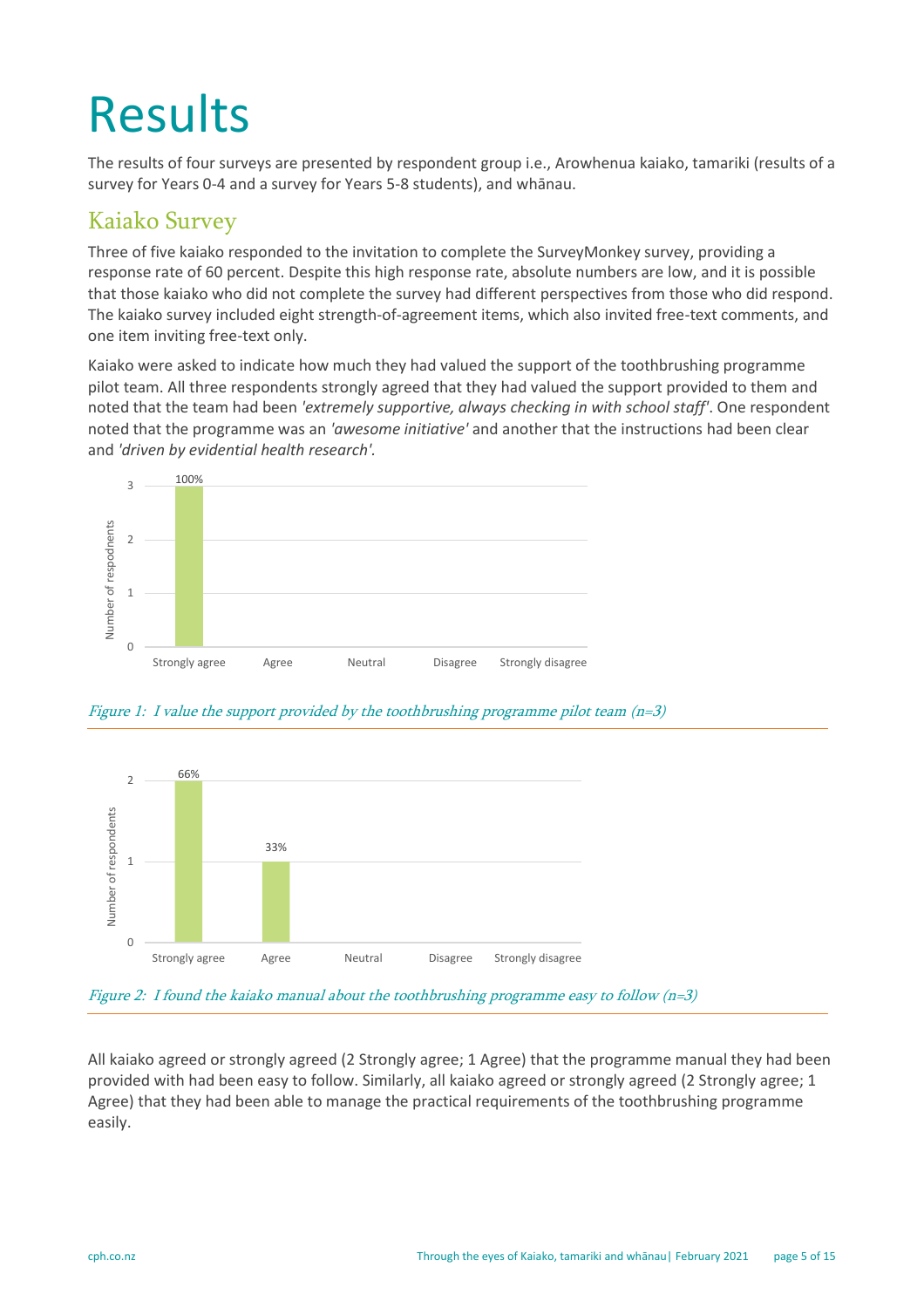

Figure 3: I am able to manage the practical requirements of the toothbrushing programme easily (n=3)

All kaiako agreed (2 Strongly agree; 1 Agree) that the tamariki had adapted well to the expectations of the toothbrushing sessions. One respondent noted that the students had enjoyed brushing their teeth after lunch and another that the tamariki had been, *'able to independently manage the steps of the toothbrushing process'.* One respondent recommended that,

> *'this whole process needs to be driven by a BOT and Principal…. dedicated time slot outlined in the school's Policies and Procedures.'*



Figure 4: The tamariki adapted well to the expectations of the toothbrushing sessions (n=3)

All kaiako agreed (1 Strongly agree; 2 Agree) that the tamariki manage themselves well during the toothbrushing sessions with one respondent noting that, *'they manage well, however, they do need guidance.'*



Figure 5: The tamariki manage themselves well during our toothbrushing sessions (n=3)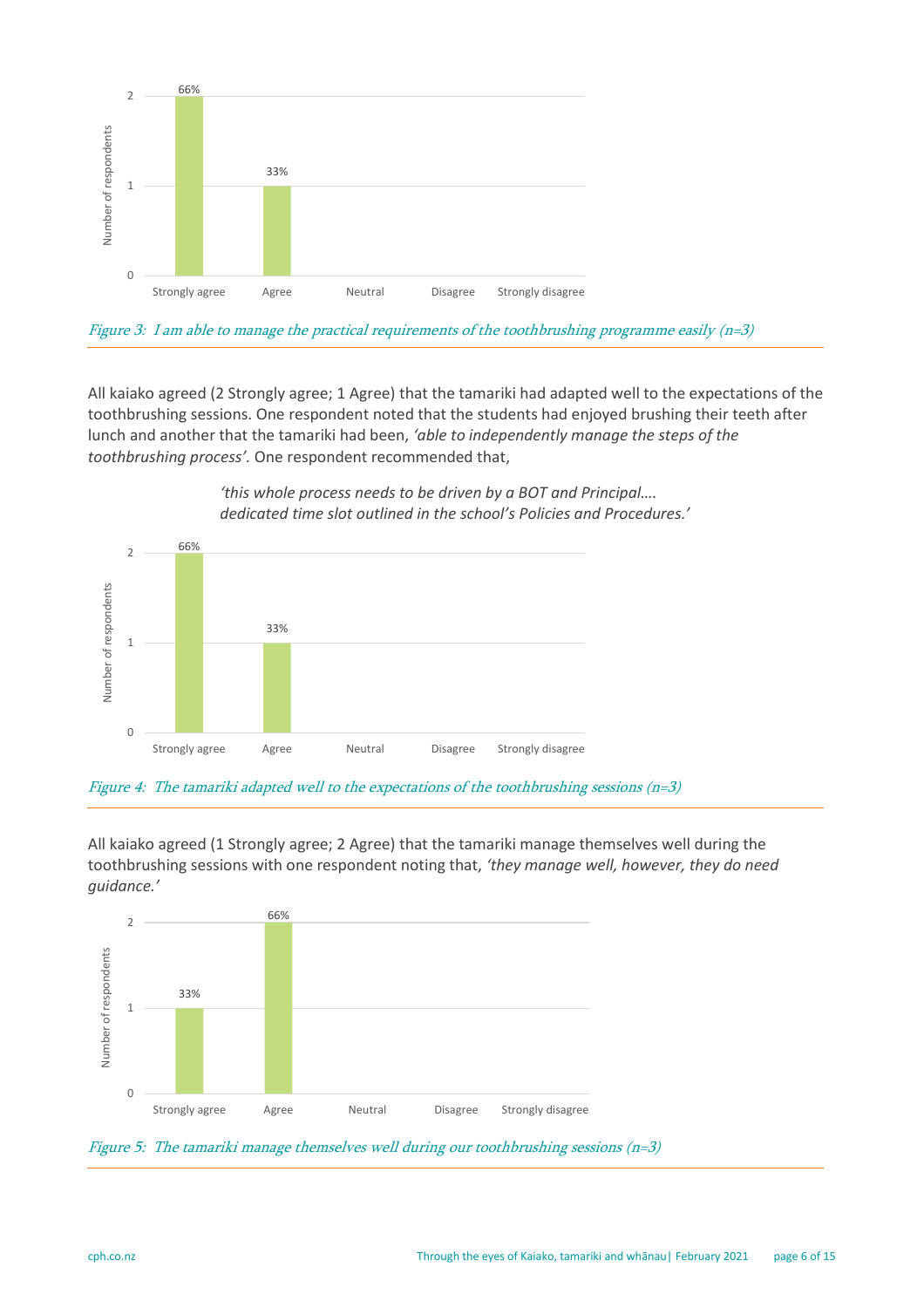Kaiako were asked to share any tips they had for helping tamariki to focus on toothbrushing and selfmanagement during the toothbrushing sessions. Suggestions included, re-iterating the importance of brushing teeth, and using YouTube clips on the potential outcomes of poor oral hygiene. One respondent noted that toothbrushing had *'become part of the class routine.'*

All kaiako agreed (1 Strongly agree; 2 Agree) that the toothbrushing programme was a valuable addition to the day at the kura, and all agreed (2 Strongly agree; 1 Agree) that the toothbrushing programme should be an ongoing part of each day with one respondent adding a free-text comment – *'Absolutely'.*

Additional comments by kaiako about the experience of delivering the programme noted that, *'it was pretty straightforward'* and that, *'the programme has become part of the students' and classroom routine'*.



Figure 6: The toothbrushing programme is a valuable addition to the day at our kura (n=3)





### <span id="page-6-0"></span>Tamariki - Junior Survey

Twelve students (of a Junior school roll of 12 – 100% response rate) completed the junior survey with assistance. There were three survey items including one strength-of-agreement scale, one question inviting free-text and one opportunity to provide a drawing. The first survey question asked tamariki to choose the face that represented how they felt when it was time to brush their niho/teeth at kura.

1. How do you feel when it is time to brush your niho at kura? Please circle one of the faces to show how you feel.



Eleven students provided a response to this question which could be interpreted (one student selected two faces which meant their response could not be included in the findings). Of the 11 responses that could be interpreted, all 11 students selected

the most smiley of the smiley face options, indicating a very high level of positivity about the toothbrushing programme.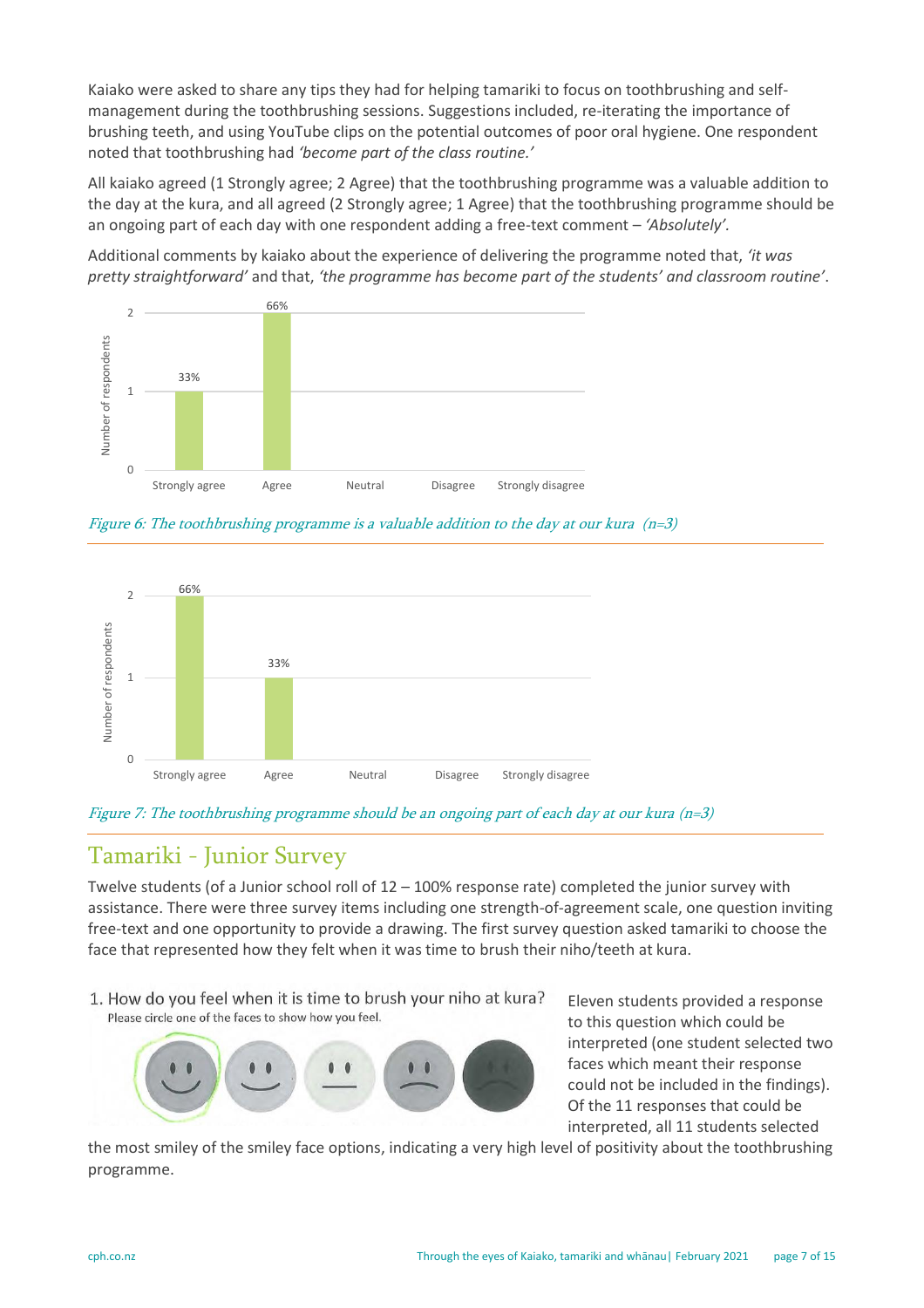The second question in the junior survey asked tamariki, 'What is the best thing about brushing your niho at kura?'

All students offered a response to the question, with half commenting on the toothbrushes and the toothpaste and some made specific comments about what they particularly liked…

*'Like having my toothpaste easy to use toothbrushes. I do it so far.'*

*'Toothpaste feels good on my tongue. Like design of toothbrushes right size for me.'*

*'Feels good to brush your teeth. Feels like toothpaste likes me.'*



Students also commented that they liked brushing their teeth and one noted that the best thing was *'Arowhenua Brush'*.

*'Brushing my teeth with my friends.'*

*'Making it clean so you don't get too dirty teeth.'*

The final item on the junior survey invited tamariki to draw a picture showing them brushing their teeth along with their friends (see Images 1, 2 and 3)



Image 2

<span id="page-7-0"></span>Image 3

### Tamariki - Senior Survey

Twenty-four students completed the senior survey, some with assistance. The school roll for the Middle School was reported as 10 and the Senior School as 14, indicating a 100% response rate for this survey.

The survey included three strength-of-agreement items and two items which invited free-text responses. The first item asked students to indicate if they thought the toothbrushing programme was going well. The majority of the students (88%) agreed that the programme was going well (9 Strongly agree; 12 Agree) with one selecting a neutral response and two disagreeing.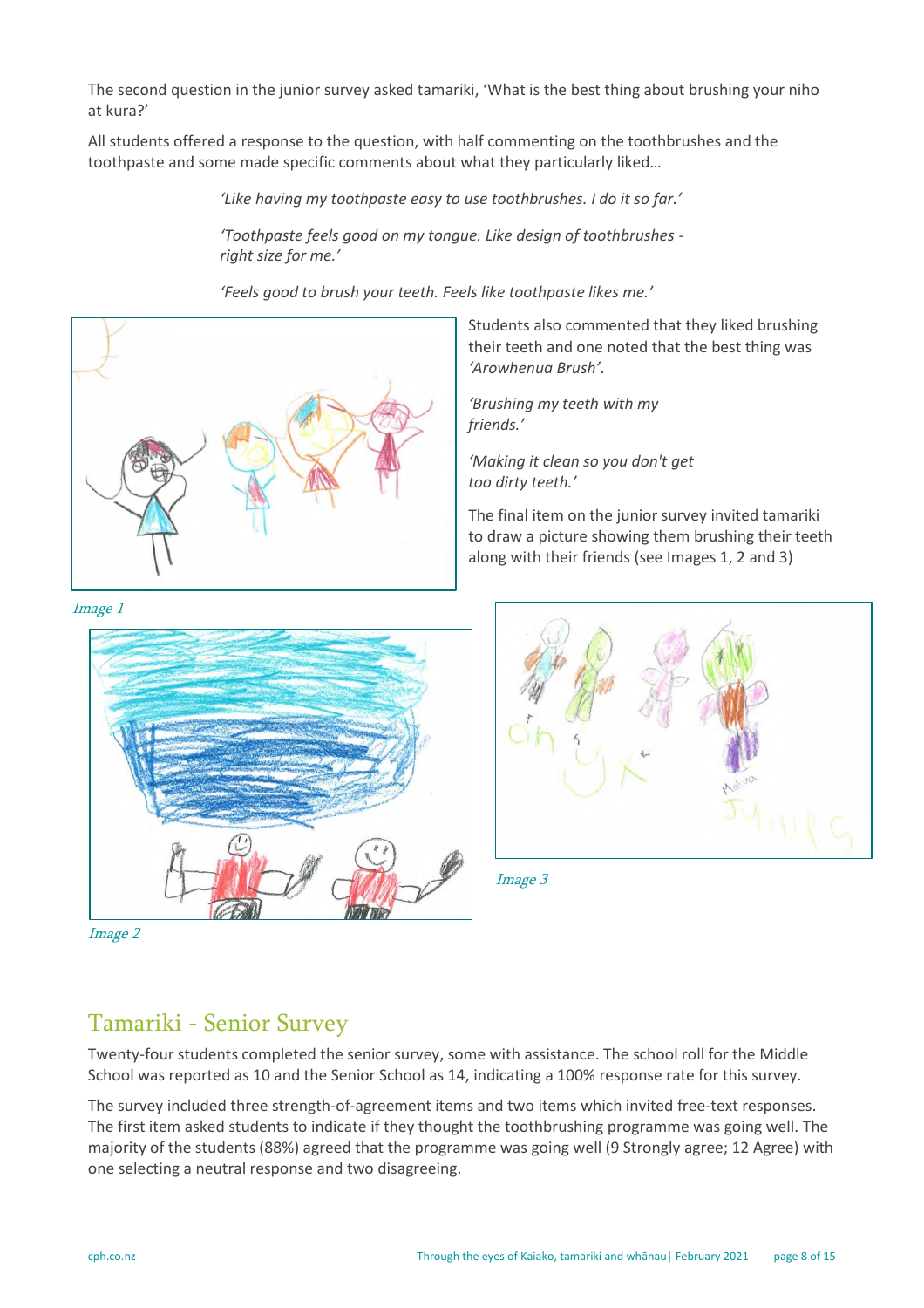

#### Figure 8: I think the toothbrushing programme is going well  $(n=24)$

The next item invited the tamariki to indicate whether or not they liked brushing their niho/teeth at school. Once again, the majority (75%) of students agreed (11 Strongly agree; 7 Agree) that they liked brushing their niho at kura. Three students offered a neutral response to the statement, one student disagreed and two strongly disagreed.



#### Figure 9: I like brushing my niho at kura (n=24)

The next item invited tamariki to indicate whether or not brushing their teeth at kura was helping them remember to brush their niho at home. Of the 23 tamariki who responded to this question the majority (74%) agreed that this was the case for them (15 Strongly agree; 2 Agree). Some students disagreed that brushing their teeth at school helped them to remember to brush their teeth at home (Disagree 3; Strongly disagree 2).



Figure 10: Brushing my teeth at school helps me remember to brush my niho at home (n=23)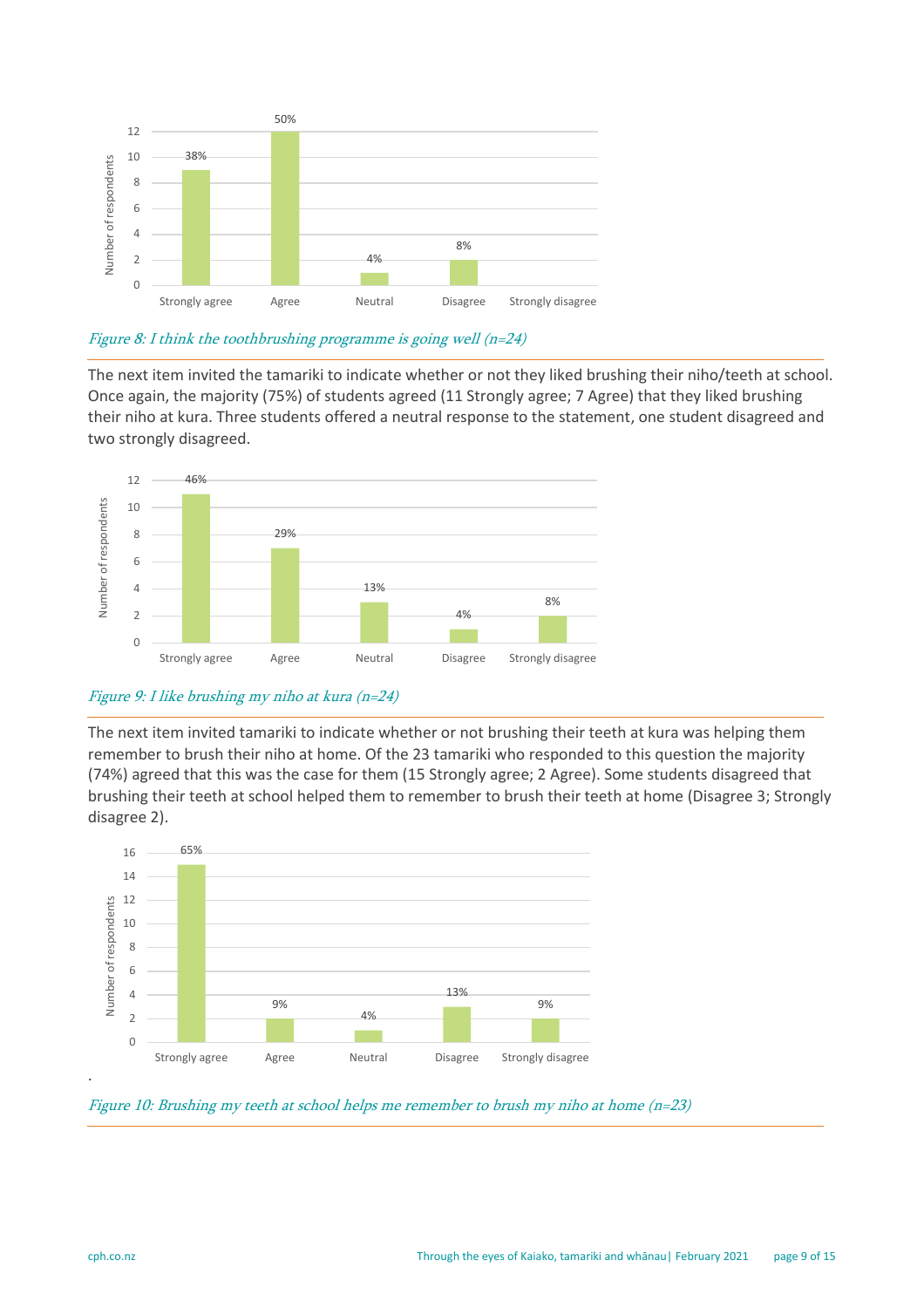The final items in the survey of senior students were a question asking them what they thought was the best thing about the toothbrushing programme and an opportunity for the students to provide their ideas for improving the programme.

Twenty-four students offered a comment in response to the question, 'What is the best thing about the toothbrushing programme?'. Most students mentioned that it helps them to keep their teeth clean and that it helped them remember to brush their teeth. Some tamariki also mentioned that they wanted to have clean, shiny teeth and others commented on the importance of brushing teeth to avoid bad breath and having one's teeth fall out. Having an established routine and brushing their teeth at school with friends and cousins was also mentioned.

*'I liked brushing my teeth at school cause I forget to brush at home.'*

*'Good to brush your teeth cos it's important and your teeth don't fall out.'*

*'It makes my teeth clean and reminds me to brush my teeth.'*

Three students reported that they hadn't liked brushing their teeth at school, and another that although they had liked the routine, their teeth hurt following brushing.

Thinking about options for improving the programme, tamariki suggested having better access to running water, having separate sinks, and clearer labelling of toothbrushes. A number of students made general comments about the routine being a good one (although one wanted a change of time and another wanted to brush more often). Three comments were about disliking the toothpaste with one reporting that the toothpaste was *'too minty'.* A few students commented that brushing hurt their gums/teeth and that they didn't really like the toothbrush or the length of time they needed to brush.

Overall, tamariki were positive about the programme and offered some useful and practical suggestions for consideration.

### <span id="page-9-0"></span>Whānau Survey

Nineteen whānau surveys were completed. The whānau survey included seven items – six strength-ofagreement items, which also offered the option to add free-text, and the seventh and final item invited respondents to add any further comments they wished to make about the programme.

Asked whether they had received good information about the toothbrushing pilot the majority (89%) of respondents agreed (Strongly agree 7; Agree 9) that this had been the case (Figure 11).





Some respondents reported that they had found out about the programme from the kura (via panui or the whānau hui) and one noted that they were made aware of the programme through their child, and another through contact with a community nurse. One respondent reported having been unaware that there was to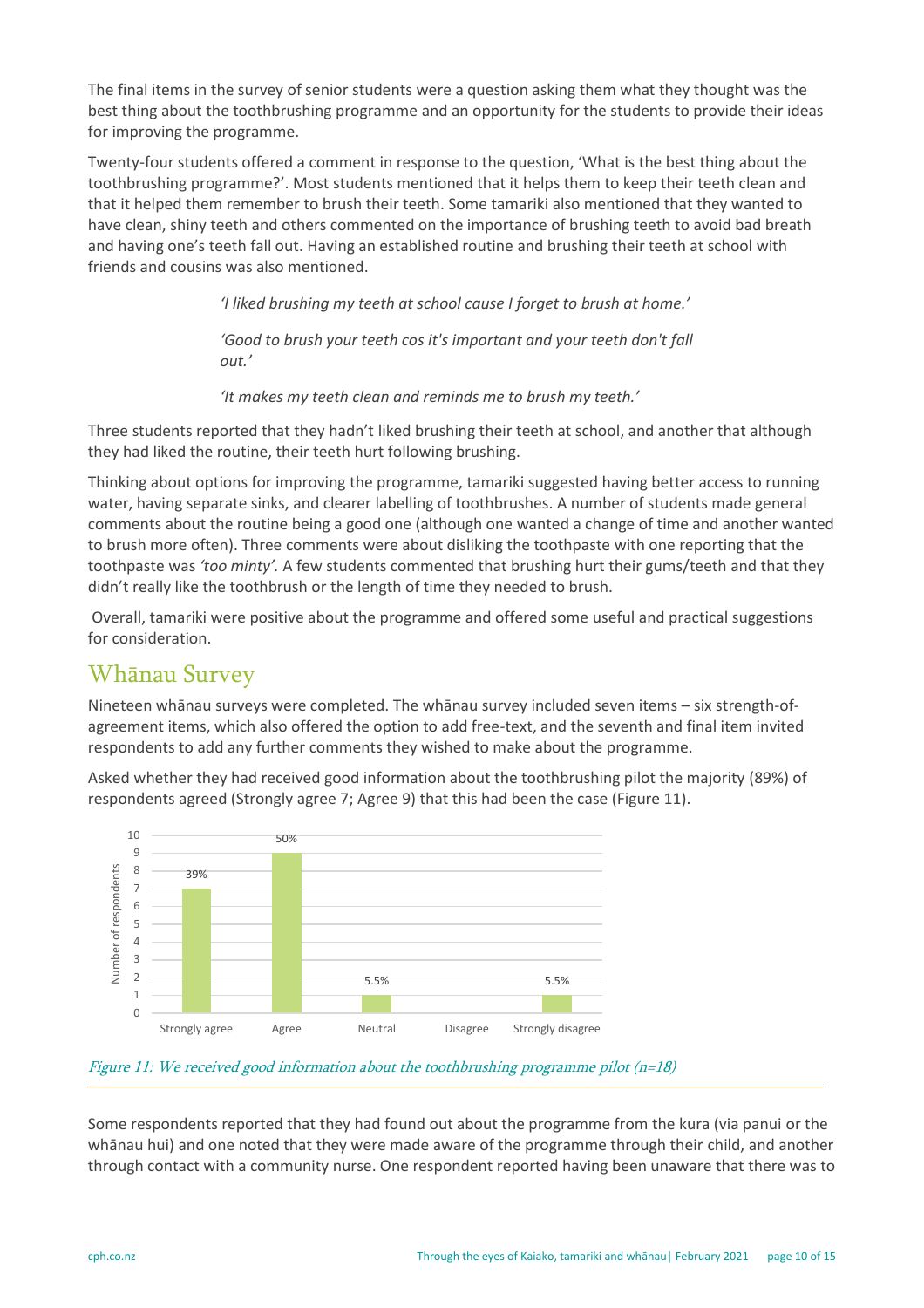be a presentation at the whānau hui and was disappointed to have missed the opportunity to hear about the programme.

Eighteen of nineteen respondents (95%) agreed (Strongly agree 15; Agree 3) that they were pleased the toothbrushing pilot was being held at the kura (Figure 12). One respondent selected 'Strongly disagree', in response to this question, but none of the free-text responses provided an explanation for this response.

Of the thirteen free-text responses to this question, all were either strongly positive of the programme itself or noted other benefits such as reinforcing the importance of brushing and oral health, offering continuity between home and school, and being helpful for the occasions when children left home in a rush or forgot to brush their teeth at home. One respondent noted that their children were encouraging each other to brush their teeth at home, and another that it was *'good for kids to understand'*.





Eighteen of nineteen respondents (95%) agreed that the whānau pack provided had been useful at home (Figure 13). Of the 11 free-text comments, one said that they had got their pack from 'Community Health', one noted that although they agreed with implementing beneficial practices for students, they personally believed the ingredients in toothpaste were harmful, and another that their children had not used the brushes as they considered themselves to have 'graduated' to those designed for 'big kids'. Most comments, however, were positive about the usefulness of the pack, with several mentioning that the associated savings had been much appreciated.

> *'Yes, amazing pack. A lot of info. Toothbrushes and paste - very lucky to receive this.'*

*'Oh yeah, lots of brushes, toothpaste. Saved us from buying them.'*



*'Aware of product necessary for personal care, taking ownership and responsibility for caring for their products.'*

Figure 13: The whānau pack has been useful (n=19)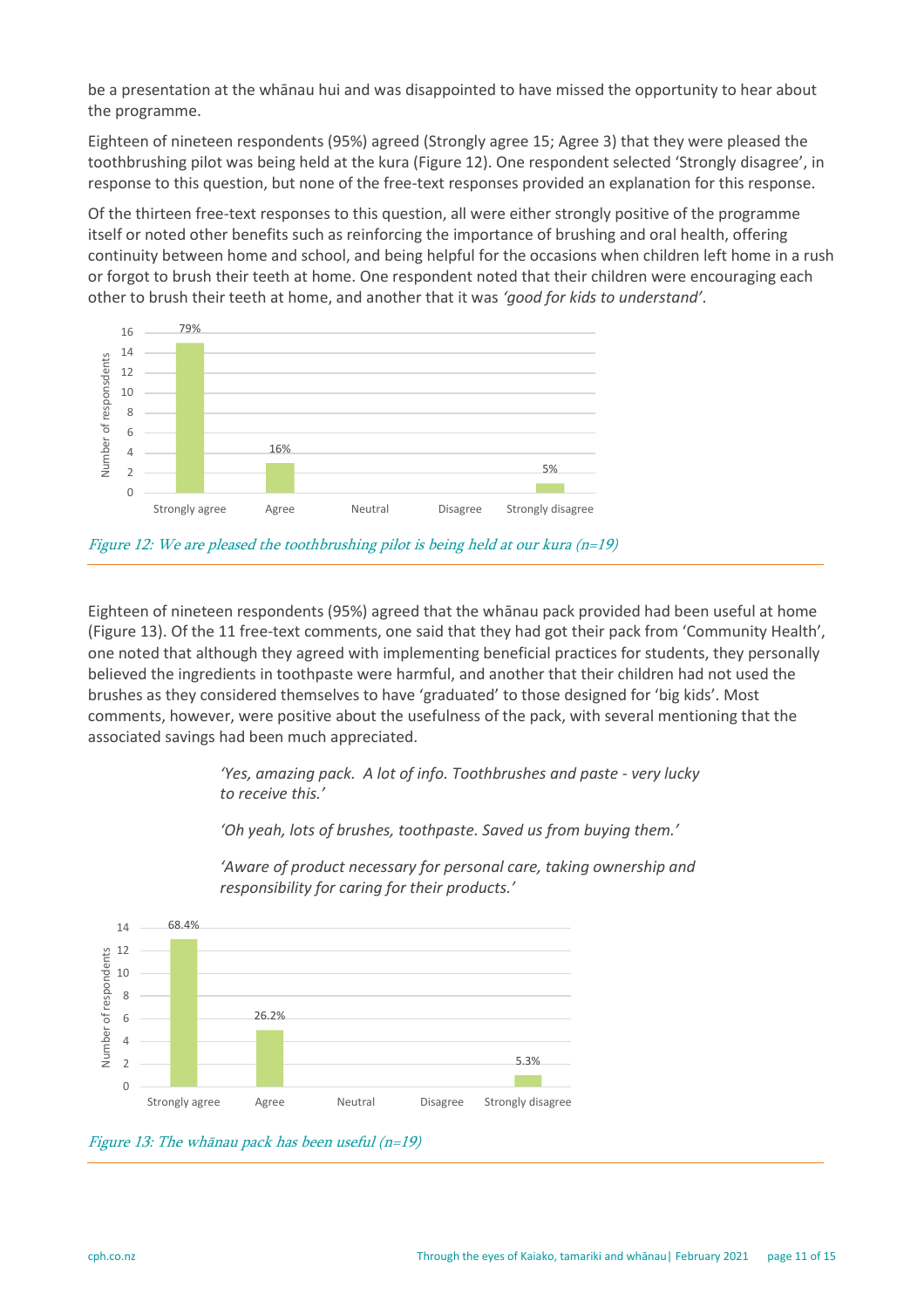The next question asked whānau if tamariki had talked about the toothbrushing programme at home. Of the 16 who responded to this question, the majority (81%) agreed (Strongly agree 5; Agree 8) that their tamariki had talked about the programme with them, and three selected the neutral response (Figure 14). Most of the 10 free-text comments further qualified a 'yes' or similar response with such comments as,

*'Absolutely, openly discussed.'*

*'Yes, novelty brushing with kids at school.'*

*'Showing off to whānau. Quite proud.'*



Figure 14: Our tamariki have talked about the toothbrushing programme at home  $(n=16)$ 

When asked if the programme had helped tamariki to brush their teeth at home, the majority (88%) agreed that this had been the case (Strongly agree 8; Agree 7) (Figure 15). Two respondents disagreed, but this may be because they considered that they already had strong routines in place. Of the 11 respondents who offered free-text comments, most were a simple affirmative such as 'yes' or 'definitely', but others had further qualified their comment, reporting that the toothbrushing programme at kura had helped to ensure that toothbrushing at home was reinforced and more routine.

> *'Doesn't like doing teeth at home, she forgets. Well ... mum forgets. Child becoming more aware of toothbrushing and its benefits.'*



*'Helped him set into routine. Even though he hates it.'*

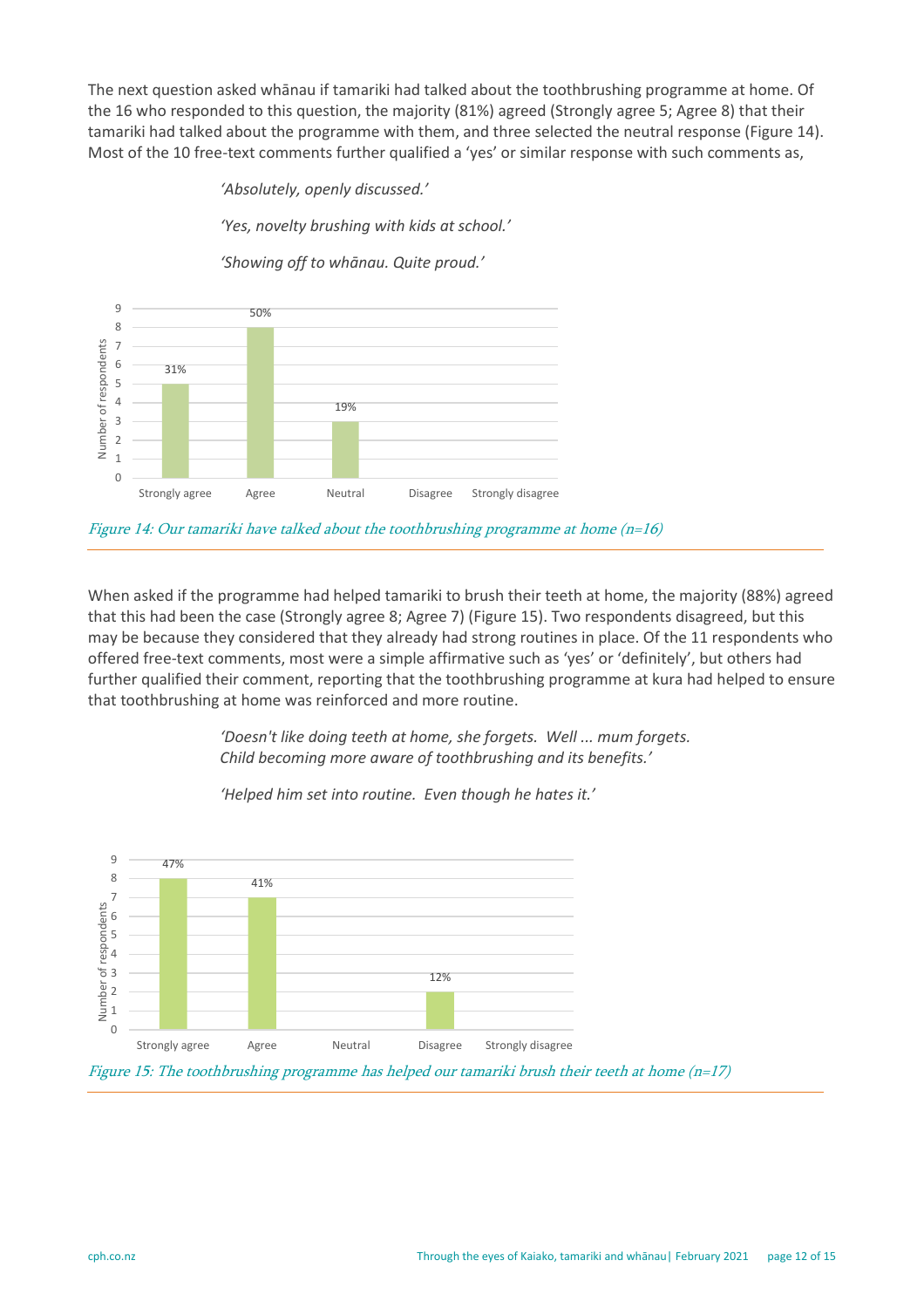All respondents agreed that the programme should become an ongoing part of each day at the kura (Strongly agree 12; Agree 5) (Figure 16).



Figure 16: The toothbrushing programme should be an ongoing part of each day at our kura (n=17)

Eleven free-text responses added support for the programme with respondents agreeing that reducing tooth decay as well as building habits and confidence in tooth brushing was beneficial.

*'If practical and making an impact on their oral health.'*

*'Yes, to help children, and good for children to realise how important it is to look after their teeth.'*

*'Encourages all to brush teeth more regularly…group interaction supports child to do as others are doing.'*

*'Good routines initiated through this programme. Would be ludicrous not to continue.'*

The final question invited whānau to add any other comments they wished to make about the toothbrushing programme. Seven respondents offered a comment. Generally, respondents expressed appreciation for the programme with one respondent noting their child's increased brushing confidence, and another that it can be tricky to establish routines when moving between different households. One respondent reported preferring to provide their child's toothpaste, whilst another respondent noted that their child had liked the minty taste of the toothpaste provided.

> *'It is strongly welcomed.' 'If not picking up in home, getting picked up in school.' 'Good and positive step to support great personal hygiene.' 'Nga mihi kia koutou katoa.'*

## <span id="page-12-0"></span>Summary

The survey findings from each respondent group – kaiako, tamariki and whānau – were overwhelmingly supportive of the toothbrushing programme. Both kaiako and whānau respondents agreed that the toothbrushing programme should remain as an ongoing part of the school day.

Kaiako appreciated the evidence base for the programme, had found the programme manual easy to follow, and had valued the support offered by the toothbrushing programme pilot team. They also reported that they had managed the practical aspects of the programme with ease and felt that their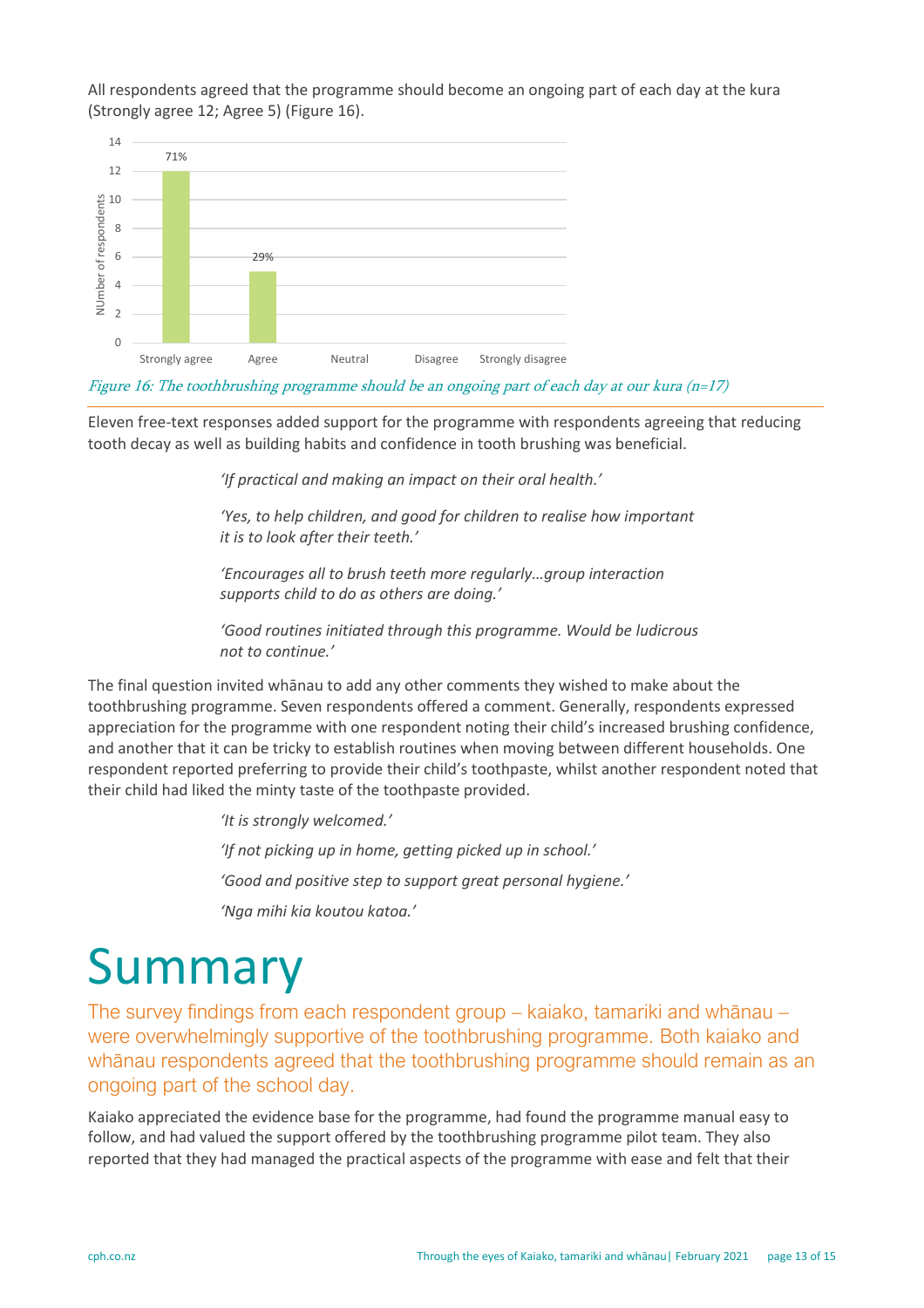students had adapted well to the programme and managed themselves well during the toothbrushing sessions.

All tamariki who answered the junior survey selected the most positive answer option (smiley face) when asked how they felt when it was time to brush their niho/teeth at school. In addition, all offered a positive comment about the toothbrushing programme – these comments mainly focused on the toothbrushes, the toothpaste, and how they liked brushing their teeth.

The majority of students who answered the senior survey were also positive about the toothbrushing programme with most students agreeing that the programme was going well and that they liked brushing their niho/teeth at school. Most students also agreed that brushing their teeth at school helped them remember to brush their teeth at home. Students responding to the senior survey also offered some improvement ideas, including some practical suggestions.

Those responding to the whānau survey were overwhelmingly supportive of the programme, had appreciated the whānau pack and reported that their tamariki had talked about the toothbrushing sessions at home. They also agreed that the programme had helped their tamariki to remember to brush their teeth at home.

### <span id="page-13-0"></span>For consideration

Analysis of the free-text comments made by kaiako, tamariki, and whānau respondents resulted in a number of suggestions for consideration. These suggestions may prove useful in informing not only the day-to-day running of the programme at the kura, but also any plans to implement the programme more widely in education settings in South Canterbury.

- Ensure panui and hui introducing the toothbrushing programme are widely socialised.
- Ensure information about the evidence base for the programme including the importance of fluoride toothpaste to the programme's success – are widely available to all in the community.
- Consider supporting education settings to develop a policy/procedure (including a dedicated timeslot) to help embed the programme and ensure programme longevity.
- Check in with students who are uncomfortable brushing their teeth with others consider offering a more private option.
- Seek advice on how best to support toothbrushing for those students experiencing ongoing discomfort (e.g. bleeding of gums/pain) when brushing.
- Explore options for the provision of running water, separate sinks, different toothpaste flavours, and 'better' labelling of toothbrushes.
- Explore options for enhancing the programme's home-school links, particularly for tamariki moving between households e.g. consider offering a whānau pack per household.